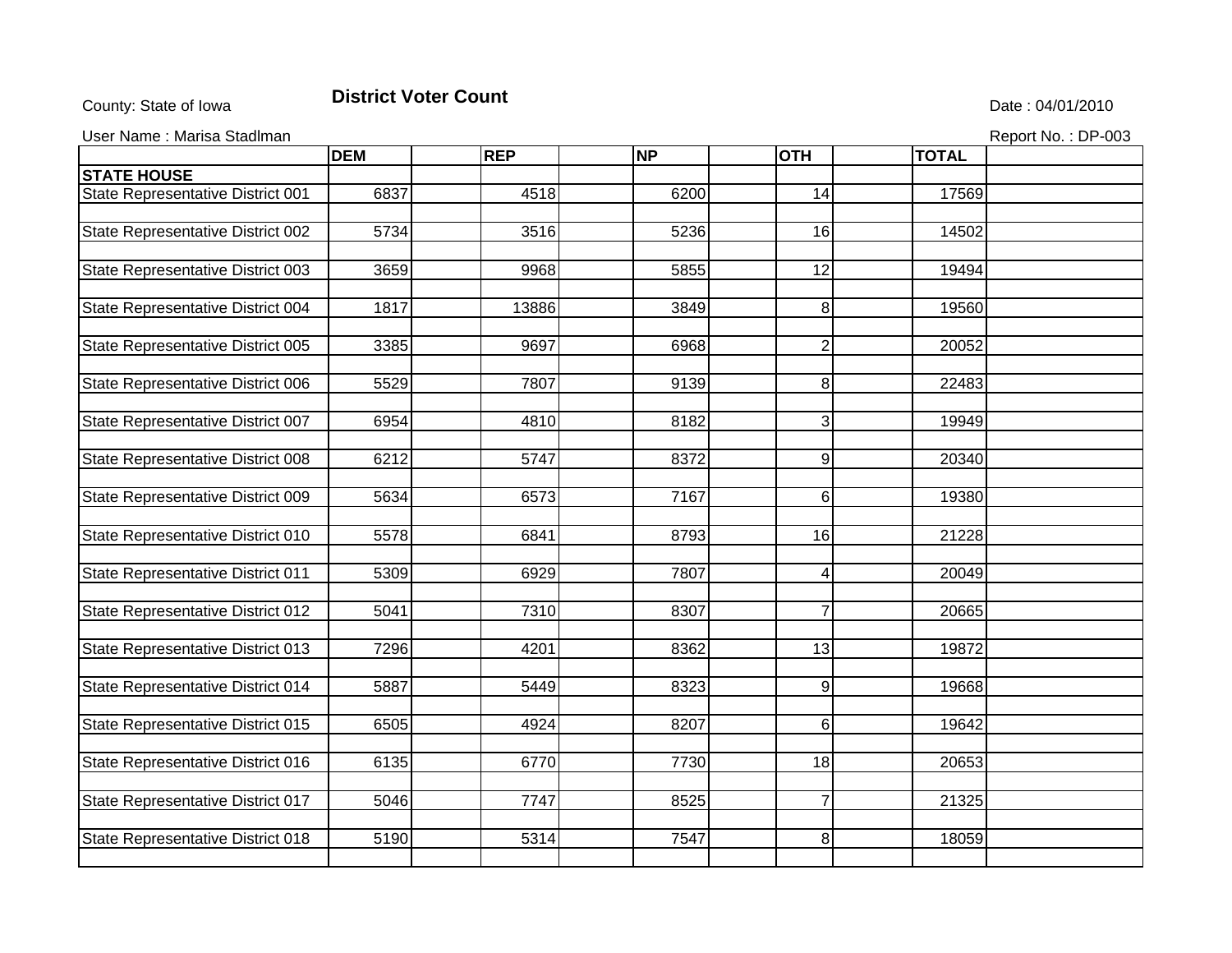|                                   | <b>DEM</b> | <b>REP</b> | <b>NP</b> | <b>OTH</b>      | <b>TOTAL</b> | Page 2 |
|-----------------------------------|------------|------------|-----------|-----------------|--------------|--------|
| State Representative District 019 | 6448       | 5636       | 8016      | 46              | 20146        |        |
|                                   |            |            |           |                 |              |        |
| State Representative District 020 | 6985       | 6855       | 9043      | 22              | 22905        |        |
|                                   |            |            |           |                 |              |        |
| State Representative District 021 | 7010       | 4194       | 7193      | 13              | 18410        |        |
|                                   |            |            |           |                 |              |        |
| State Representative District 022 | 9403       | 2268       | 6635      | $\overline{9}$  | 18315        |        |
| State Representative District 023 | 6367       | 4362       | 8936      | 12              | 19677        |        |
|                                   |            |            |           |                 |              |        |
| State Representative District 024 | 5603       | 5163       | 7806      | $\overline{3}$  | 18575        |        |
|                                   |            |            |           |                 |              |        |
| State Representative District 025 | 8778       | 4178       | 8569      | 13              | 21538        |        |
|                                   |            |            |           |                 |              |        |
| State Representative District 026 | 7383       | 3690       | 7906      | 4               | 18983        |        |
|                                   |            |            |           |                 |              |        |
| State Representative District 027 | 9214       | 3612       | 6714      | 10              | 19550        |        |
|                                   |            |            |           |                 |              |        |
| State Representative District 028 | 8630       | 3943       | 6509      | 6 <sup>1</sup>  | 19088        |        |
| State Representative District 029 | 9415       | 6065       | 8741      | 25              | 24246        |        |
|                                   |            |            |           |                 |              |        |
| State Representative District 030 | 12469      | 6032       | 10245     | 39              | 28785        |        |
|                                   |            |            |           |                 |              |        |
| State Representative District 031 | 7200       | 5029       | 9017      | 8 <sup>1</sup>  | 21254        |        |
|                                   |            |            |           |                 |              |        |
| State Representative District 032 | 6667       | 6269       | 8773      | 14              | 21723        |        |
|                                   |            |            |           |                 |              |        |
| State Representative District 033 | 9027       | 3424       | 7963      | $\overline{37}$ | 20451        |        |
|                                   | 8413       | 4323       | 7418      | 19              | 20173        |        |
| State Representative District 034 |            |            |           |                 |              |        |
| State Representative District 035 | 8072       | 7024       | 9490      | 17              | 24603        |        |
|                                   |            |            |           |                 |              |        |
| State Representative District 036 | 8080       | 7576       | 10028     | $\overline{27}$ | 25711        |        |
|                                   |            |            |           |                 |              |        |
| State Representative District 037 | 7643       | 6692       | 8228      | 22              | 22585        |        |
|                                   |            |            |           |                 |              |        |
| State Representative District 038 | 8887       | 4700       | 6252      | $\overline{22}$ | 19861        |        |
|                                   |            |            |           |                 |              |        |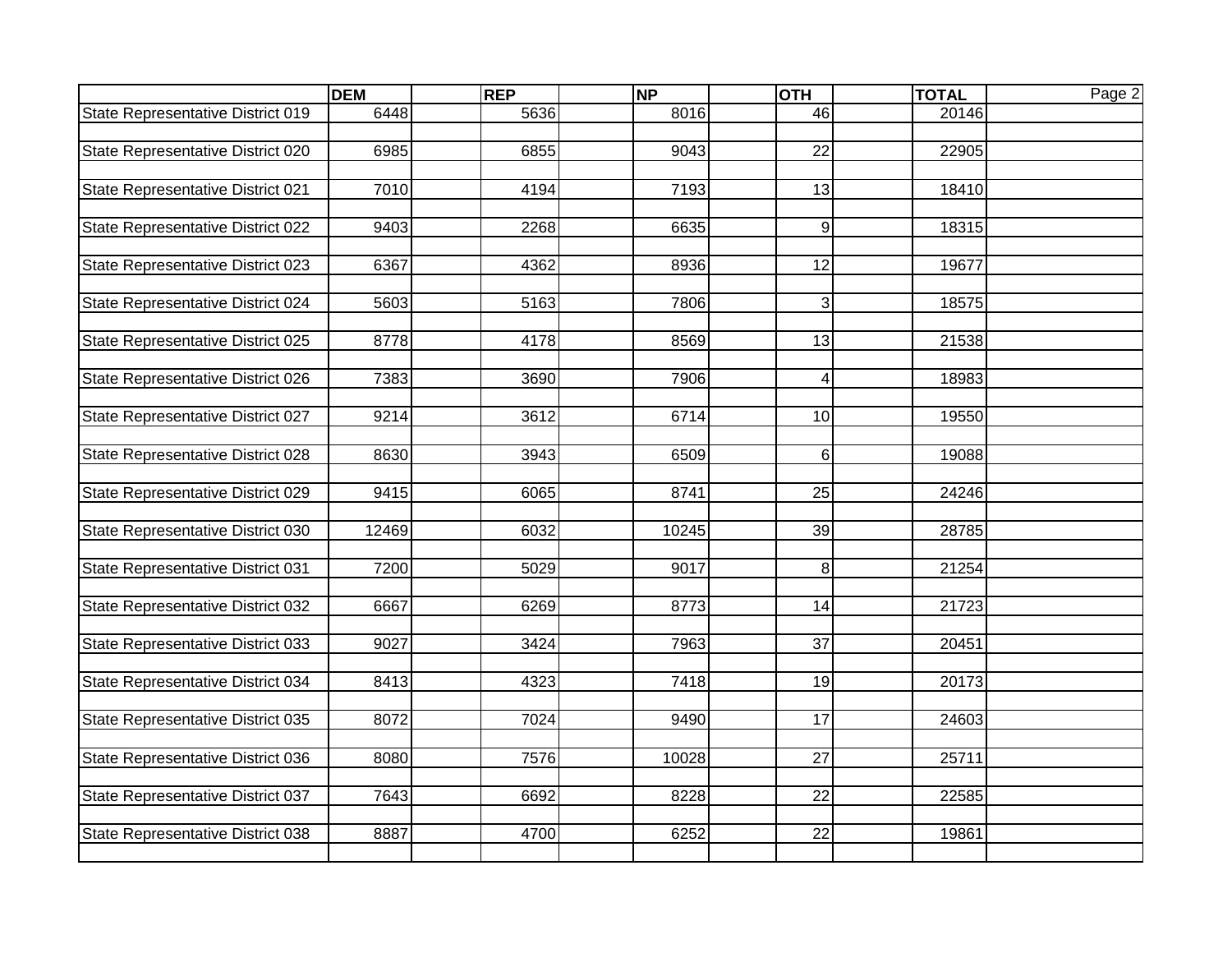|                                   | <b>DEM</b> | <b>REP</b> | <b>NP</b> | <b>OTH</b>      | <b>TOTAL</b> | Page 3 |
|-----------------------------------|------------|------------|-----------|-----------------|--------------|--------|
| State Representative District 039 | 6142       | 5575       | 9182      | $\overline{12}$ | 20911        |        |
|                                   |            |            |           |                 |              |        |
| State Representative District 040 | 5395       | 7338       | 7713      | 11              | 20457        |        |
|                                   |            |            |           |                 |              |        |
| State Representative District 041 | 8473       | 5579       | 6663      | 11              | 20726        |        |
|                                   |            |            |           |                 |              |        |
| State Representative District 042 | 9056       | 6771       | 7525      | 21              | 23373        |        |
|                                   | 6479       |            | 7424      | $\overline{7}$  |              |        |
| State Representative District 043 |            | 5544       |           |                 | 19454        |        |
| State Representative District 044 | 5421       | 6656       | 7948      | $\overline{9}$  | 20034        |        |
|                                   |            |            |           |                 |              |        |
| State Representative District 045 | 8294       | 5841       | 10882     | 127             | 25144        |        |
|                                   |            |            |           |                 |              |        |
| State Representative District 046 | 8677       | 6189       | 8511      | 50              | 23427        |        |
|                                   |            |            |           |                 |              |        |
| State Representative District 047 | 9116       | 12431      | 14642     | 24              | 36213        |        |
|                                   |            |            |           |                 |              |        |
| State Representative District 048 | 7043       | 4929       | 8176      | 16              | 20164        |        |
|                                   |            |            |           |                 |              |        |
| State Representative District 049 | 7853       | 4817       | 7073      | 16              | 19759        |        |
|                                   |            |            |           |                 |              |        |
| State Representative District 050 | 5156       | 5867       | 7574      | 6 <sup>1</sup>  | 18603        |        |
| State Representative District 051 | 6371       | 4777       | 8727      | 14              | 19889        |        |
|                                   |            |            |           |                 |              |        |
| State Representative District 052 | 4687       | 6288       | 7805      | $\vert 4 \vert$ | 18784        |        |
|                                   |            |            |           |                 |              |        |
| State Representative District 053 | 4921       | 7883       | 7940      | 4               | 20748        |        |
|                                   |            |            |           |                 |              |        |
| State Representative District 054 | 5820       | 6090       | 7083      | 15              | 19008        |        |
|                                   |            |            |           |                 |              |        |
| State Representative District 055 | 5271       | 6298       | 6874      | 10              | 18453        |        |
|                                   |            |            |           |                 |              |        |
| State Representative District 056 | 6170       | 6357       | 6452      | 10              | 18989        |        |
|                                   |            |            |           |                 |              |        |
| State Representative District 057 | 5046       | 8504       | 7743      | 5 <sup>1</sup>  | 21298        |        |
|                                   |            |            |           |                 |              |        |
| State Representative District 058 | 5413       | 7214       | 7615      | $6 \mid$        | 20248        |        |
|                                   |            |            |           |                 |              |        |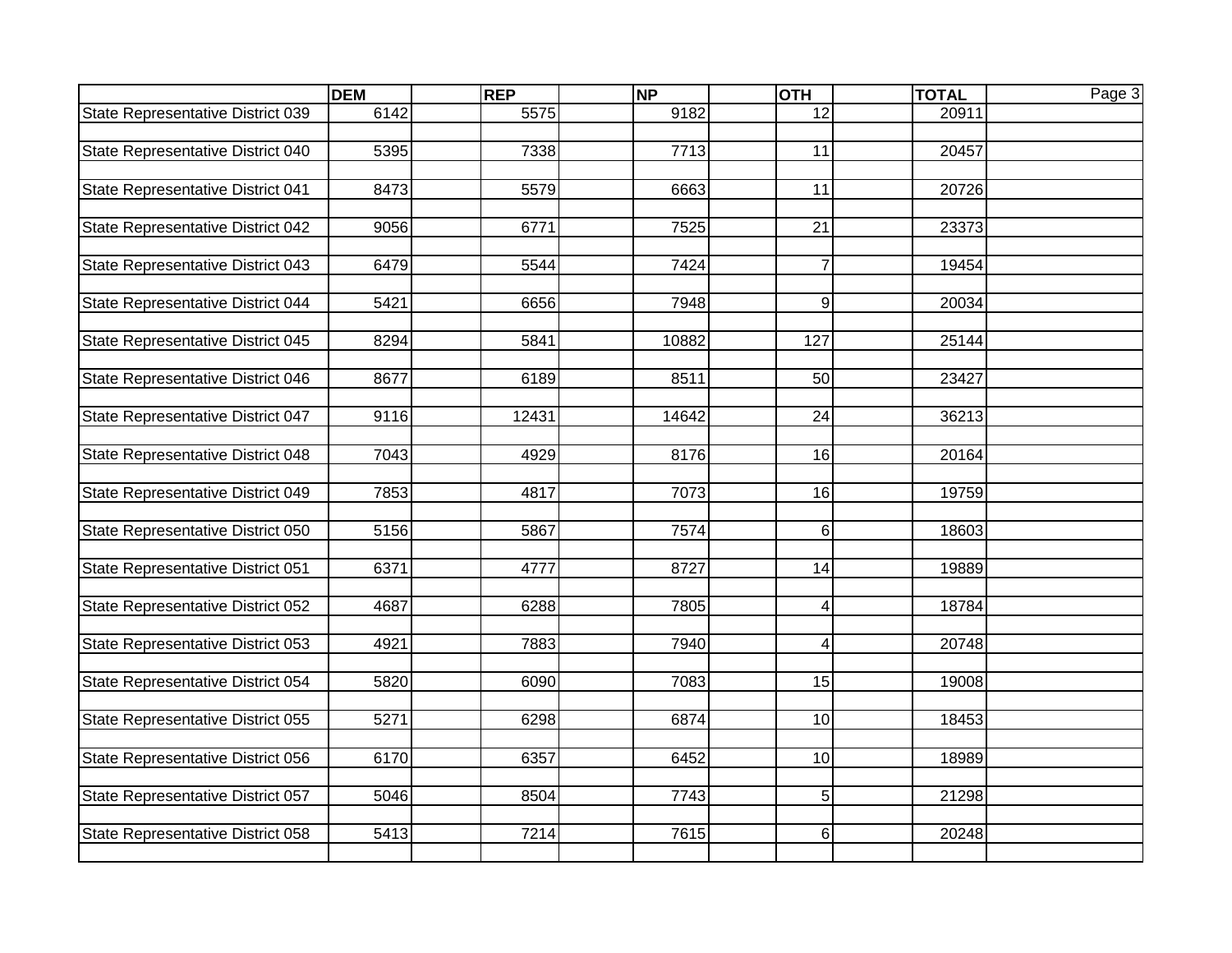|                                   | <b>DEM</b> | <b>REP</b> | <b>NP</b> | <b>OTH</b>     | <b>TOTAL</b> | Page 4 |
|-----------------------------------|------------|------------|-----------|----------------|--------------|--------|
| State Representative District 059 | 7516       | 7167       | 5292      | 12             | 19987        |        |
|                                   |            |            |           |                |              |        |
| State Representative District 060 | 7039       | 7086       | 6184      | 20             | 20329        |        |
|                                   |            |            |           |                |              |        |
| State Representative District 061 | 10501      | 4680       | 4569      | 27             | 19777        |        |
|                                   |            |            |           |                |              |        |
| State Representative District 062 | 8340       | 3012       | 4833      | 18             | 16203        |        |
| State Representative District 063 | 7896       | 8356       | 6556      | 21             | 22829        |        |
|                                   |            |            |           |                |              |        |
| State Representative District 064 | 8963       | 4608       | 5289      | 27             | 18887        |        |
|                                   |            |            |           |                |              |        |
| State Representative District 065 | 8037       | 2684       | 4607      | 31             | 15359        |        |
|                                   |            |            |           |                |              |        |
| State Representative District 066 | 8589       | 1961       | 3873      | 31             | 14454        |        |
|                                   |            |            |           |                |              |        |
| State Representative District 067 | 9448       | 4469       | 6056      | 17             | 19990        |        |
|                                   |            |            |           |                |              |        |
| State Representative District 068 | 8961       | 3507       | 5053      | 15             | 17536        |        |
|                                   |            |            |           |                |              |        |
| State Representative District 069 | 9484       | 11580      | 9857      | 26             | 30947        |        |
|                                   | 8637       | 9951       | 8892      | 38             | 27518        |        |
| State Representative District 070 |            |            |           |                |              |        |
| State Representative District 071 | 6351       | 8264       | 8177      | 5 <sup>1</sup> | 22797        |        |
|                                   |            |            |           |                |              |        |
| State Representative District 072 | 6224       | 6470       | 7154      | 8 <sup>1</sup> | 19856        |        |
|                                   |            |            |           |                |              |        |
| State Representative District 073 | 7541       | 7231       | 8570      | 8 <sup>1</sup> | 23350        |        |
|                                   |            |            |           |                |              |        |
| State Representative District 074 | 8155       | 6914       | 8287      | 21             | 23377        |        |
|                                   |            |            |           |                |              |        |
| State Representative District 075 | 7035       | 6329       | 7835      | 19             | 21218        |        |
|                                   |            |            |           |                |              |        |
| State Representative District 076 | 6460       | 5991       | 8389      | 6 <sup>1</sup> | 20846        |        |
|                                   |            |            |           |                |              |        |
| State Representative District 077 | 12039      | 4507       | 10840     | 104            | 27490        |        |
| State Representative District 078 | 14038      | 4158       | 8399      | 56             | 26651        |        |
|                                   |            |            |           |                |              |        |
|                                   |            |            |           |                |              |        |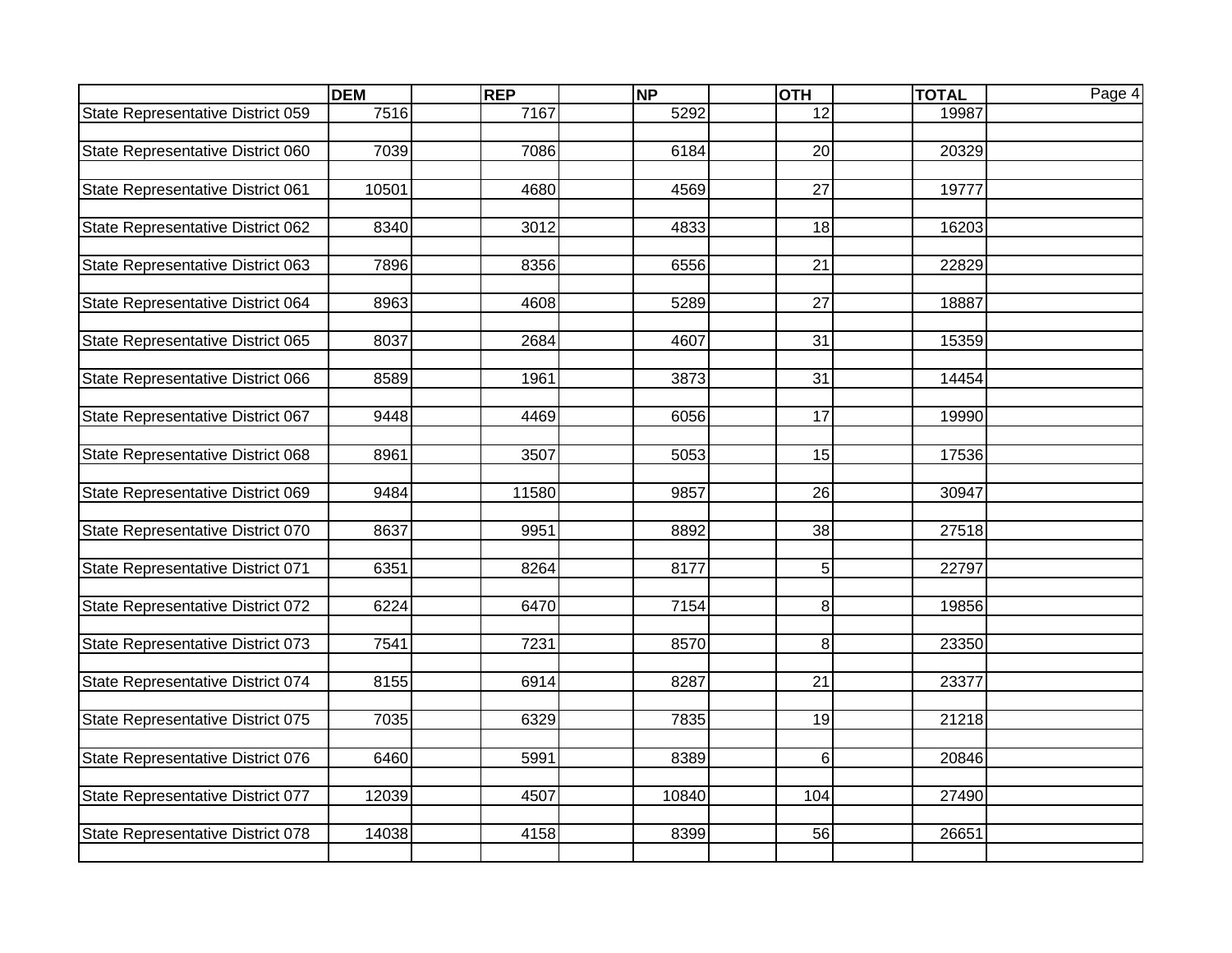|                                   | <b>DEM</b> | <b>REP</b> | <b>NP</b> | <b>OTH</b>      | <b>TOTAL</b> | Page 5 |
|-----------------------------------|------------|------------|-----------|-----------------|--------------|--------|
| State Representative District 079 | 6219       | 5268       | 8809      | 5 <sup>1</sup>  | 20301        |        |
|                                   |            |            |           |                 |              |        |
| State Representative District 080 | 6318       | 6207       | 7823      | $\overline{3}$  | 20351        |        |
|                                   |            |            |           |                 |              |        |
| State Representative District 081 | 7714       | 6019       | 8871      | 12              | 22616        |        |
|                                   |            |            |           |                 |              |        |
| State Representative District 082 | 6274       | 7956       | 9779      | $\overline{9}$  | 24018        |        |
|                                   |            |            |           | 8 <sup>1</sup>  | 22042        |        |
| State Representative District 083 | 6502       | 5901       | 9631      |                 |              |        |
| State Representative District 084 | 6839       | 5754       | 10111     | 5 <sup>1</sup>  | 22709        |        |
|                                   |            |            |           |                 |              |        |
| State Representative District 085 | 7898       | 4679       | 9499      | $\overline{12}$ | 22088        |        |
|                                   |            |            |           |                 |              |        |
| State Representative District 086 | 7961       | 2917       | 7976      | 14              | 18868        |        |
|                                   |            |            |           |                 |              |        |
| State Representative District 087 | 7227       | 5348       | 6806      | $\overline{7}$  | 19388        |        |
|                                   |            |            |           |                 |              |        |
| State Representative District 088 | 9580       | 3849       | 6341      | $\overline{12}$ | 19782        |        |
|                                   |            |            |           |                 |              |        |
| State Representative District 089 | 5882       | 6955       | 7794      | $\overline{17}$ | 20648        |        |
|                                   |            |            |           |                 |              |        |
| State Representative District 090 | 7094       | 6386       | 8192      | 31              | 21703        |        |
| State Representative District 091 | 5462       | 6060       | 7879      | $6 \mid$        | 19407        |        |
|                                   |            |            |           |                 |              |        |
| State Representative District 092 | 8976       | 2967       | 6409      | 22              | 18374        |        |
|                                   |            |            |           |                 |              |        |
| State Representative District 093 | 9285       | 3884       | 5922      | $\overline{3}$  | 19094        |        |
|                                   |            |            |           |                 |              |        |
| State Representative District 094 | 6860       | 5621       | 6496      | 6 <sup>1</sup>  | 18983        |        |
|                                   |            |            |           |                 |              |        |
| State Representative District 095 | 6292       | 5915       | 8193      | 17              | 20417        |        |
|                                   |            |            |           |                 |              |        |
| State Representative District 096 | 4658       | 8221       | 6417      | 5 <sup>1</sup>  | 19301        |        |
|                                   |            |            |           |                 |              |        |
| State Representative District 097 | 4013       | 8587       | 7344      | 13              | 19957        |        |
|                                   |            |            |           |                 |              |        |
| State Representative District 098 | 5520       | 10547      | 7689      | 13              | 23769        |        |
|                                   |            |            |           |                 |              |        |